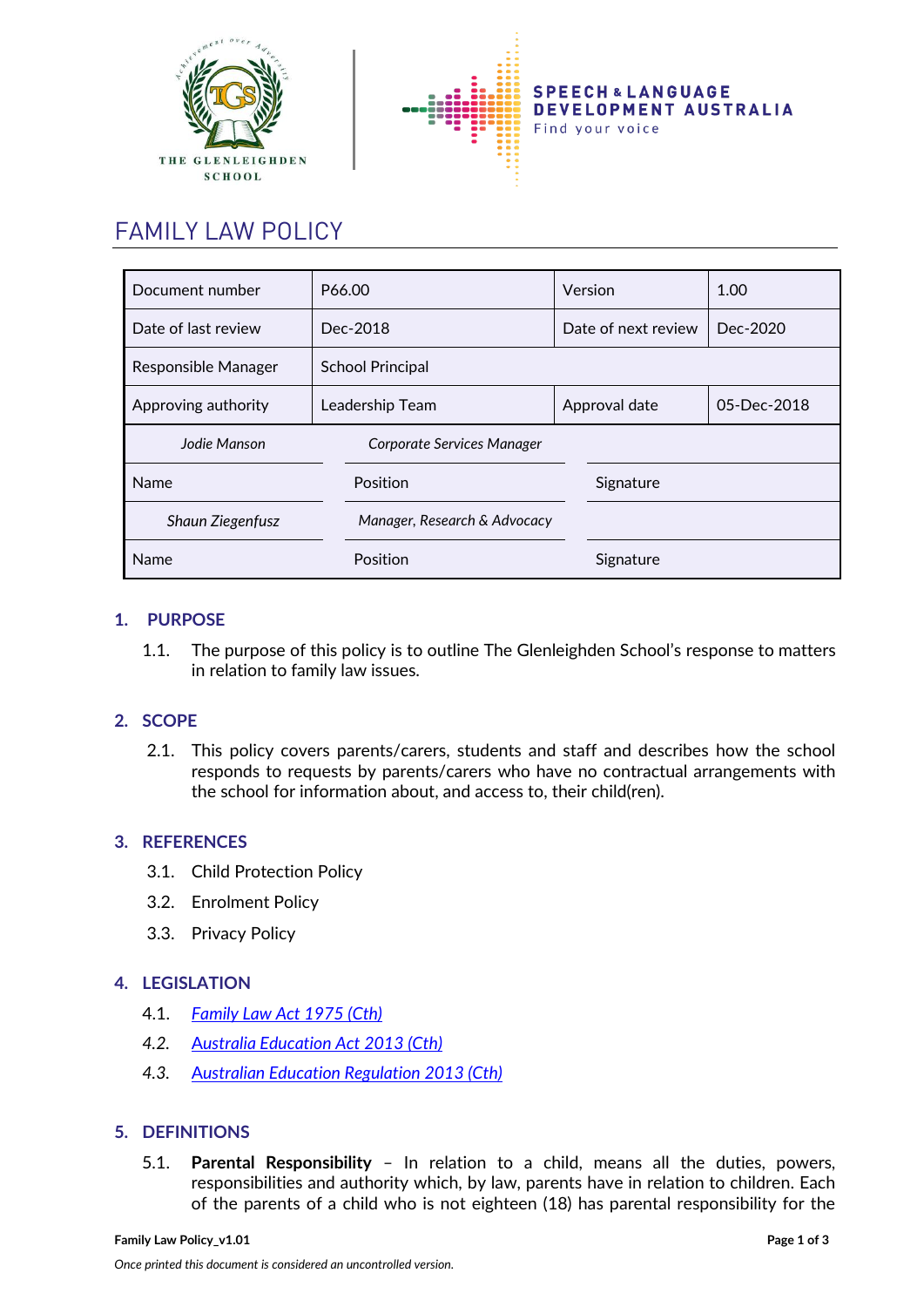child. This is not affected, for example, by the parents becoming separated or by either or both of them marrying or re-marrying. [*Family Law Act 1975 (cth) s61(B), s61(C)(1)and(2)]*

- 5.2. **Parent(s)**  Usually a child's parents are the father whose sperm fertilises the mother's ovum and the mother who conceived and gave birth to the child. These are called the "natural parents". Other circumstances of parenthood include:
	- 5.2.1. Adoptive parents
	- 5.2.2. Step-parents may have a duty to maintain a child but only under a court order [*Family Law Act 1975 (Cth) s66M*]
	- 5.2.3. Where there has been artificial insemination by a donor
	- 5.2.4. Where an ovum provided by one woman is fertilised *in vitro* and inserted into another woman
	- 5.2.5. Where a woman acts as a surrogate and agrees to bear a child for another woman
- 5.3. **Persons responsible for students** The natural parents of a student are legally responsible for the student until the student turns 18 unless a parenting order has been made by the Court removing responsibility from one or both of the natural parents.

#### **6. RATIONALE**

- 6.1. Schools have contractual obligations to the person who enrols the child and who is responsible for payment of the fees.
- 6.2. Schools have a duty in tort to take reasonable care for the safety of the child.
- 6.3. Schools have no way of knowing as a fact who the natural parents of a child are.
- 6.4. Schools should not need to determine the current state of orders in a Family Court matter.
- 6.5. The Family Court seldom makes an order which a school is directed to obey.

## **7. POLICY**

7.1. Except in exceptional circumstances outlined below, the school does not become involved in Family Court matters.

It is the policy of The Glenleighden School to provide information about a child and access to the child to those people whom the school believes are the natural parents of the child and to others as per the school's contractual obligation to the enrolling party. Under the *Australian Education Act 2013* and s59 of the *Australian Education Regulation 2013*, the school is required to provide reports to the "persons responsible for students". The Glenleighden School will provide school reports to the "persons responsible" as per the above definition.

In all other matters, the school will, unless aware of information to the contrary, follow the directed course of the enrolling party, as per the school's contractual obligations to the enrolling party. If there is a disagreement between the enrolling party and others who believe they have the right of access to information about or access to the child, it is the responsibility of those parties to reach agreement independently from the school, either through consultation or court action. The school will not become involved as the arbiter in disputes of this kind.